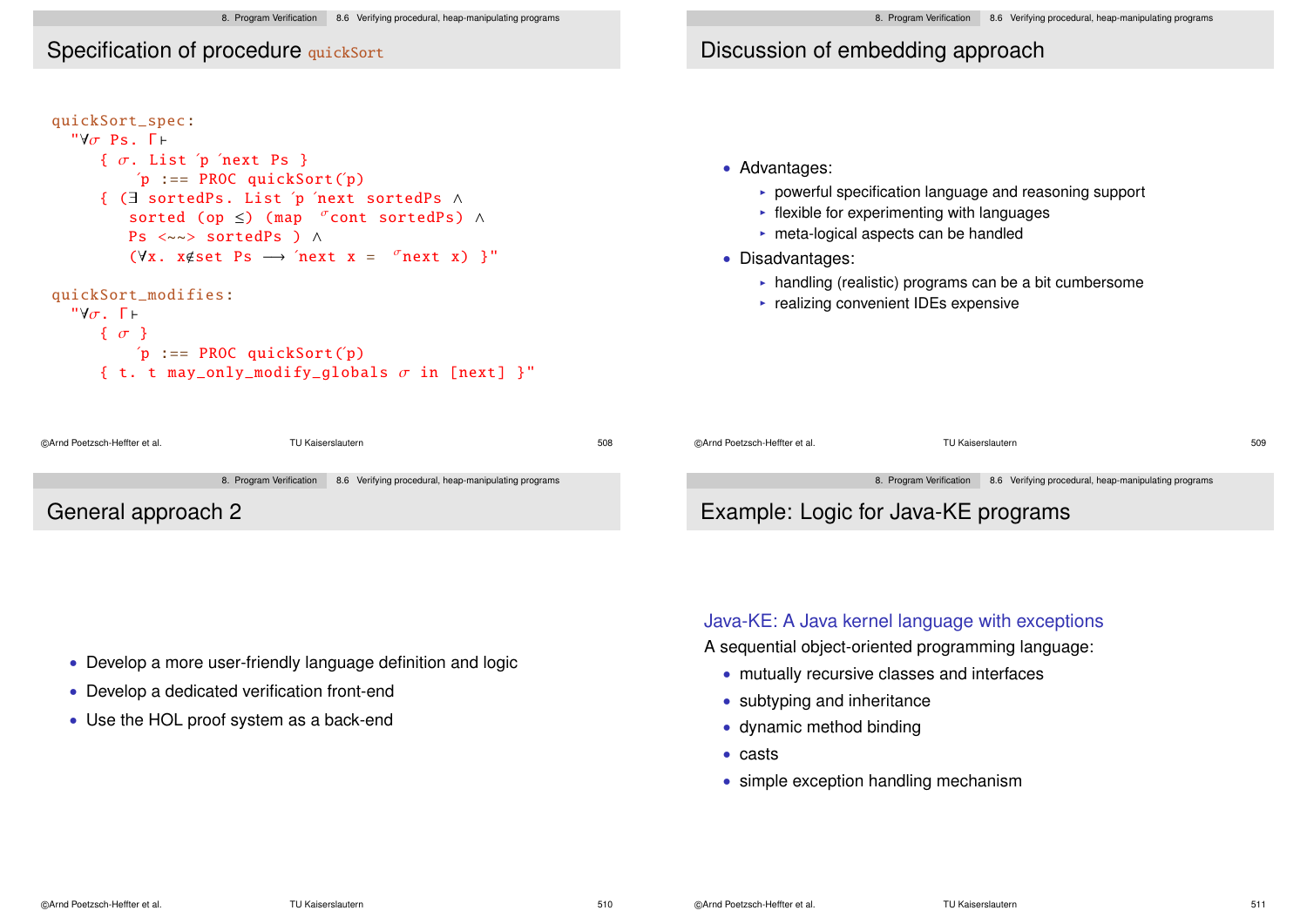# Goals and background material

### Main goals:

- verification of object-oriented programs
- syntactical representation of the logic
- detailed verification in the presence of heaps

### As background material see technical report.

# Identifiers and basic types

We assume the following types:

- FieldId for field identifiers,
- MethodId for method identifiers,
- CTypeId for class type identifiers,
- ITypeId for interface type identifiers,
- VarId for variable identifiers including special identifiers this, par, res, and exc (see below);
- Int for integers with constants  $\dots$ , -1, 0, 1,  $\dots$  and
- Bool for the booleans with constants TRUE and FALSE; finally,
- UnOp for a suitable set of unary operators and
- BinOp for a suitable set of binary operators

| @Arnd Poetzsch-Heffter et al                               | TU Kaiserslautern                                                                                                                                                                                                                                                                                                                                             | 512 | @Arnd Poetzsch-Heffter et al. | TU Kaiserslautern                                                                                                                                                                                                                                                                                                                                                                                                                                                      | 513 |
|------------------------------------------------------------|---------------------------------------------------------------------------------------------------------------------------------------------------------------------------------------------------------------------------------------------------------------------------------------------------------------------------------------------------------------|-----|-------------------------------|------------------------------------------------------------------------------------------------------------------------------------------------------------------------------------------------------------------------------------------------------------------------------------------------------------------------------------------------------------------------------------------------------------------------------------------------------------------------|-----|
| Declarations and types                                     | 8. Program Verification<br>8.6 Verifying procedural, heap-manipulating programs                                                                                                                                                                                                                                                                               |     |                               | 8. Program Verification<br>8.6 Verifying procedural, heap-manipulating programs<br>Statements and expressions                                                                                                                                                                                                                                                                                                                                                          |     |
| Program<br>TypeDecl<br>CBody<br>IBody<br>MethodSig<br>Type | $=$ list of TypeDecl<br>= classDecl( CTypeId CTypeId ITypeIdList CBody)<br>interfaceDecl(ITypeId ITypeIdList IBody)<br>= list of MemberDecl<br>$MemberDecI = fieldDecI(Type FieldId)$<br>methodDecl(MethodSig Statement)<br>$=$ list of <i>MethodSig</i><br>$=$ sig(Type Methodld Type)<br>$=$ booleanT   intT   nullT<br>$ct($ CTypeId $)$   it( ITypeId $)$ |     | Exp                           | Statement = $block(Type\ Variable Statement)$<br>cassign (Varld Type Exp)<br>fread (Varld Varld Fieldld)<br>fwrite(Varld FieldId Varld)<br>new (Varld CTypeld)<br>seq(Statement Statement)<br>if (Exp Statement Statement)<br>while(Exp Statement)<br>catch (Statement CTypeld Varld Statement)<br>invoc( Varld Varld Methodld Exp)<br>call( Varld CTypeld Methodld Exp)<br>$=$ ic(lnt)   bc(Bool)   nullc   id(Varld)<br>unary (UnOp $Exp$ )   binary (Exp BinOp Exp) |     |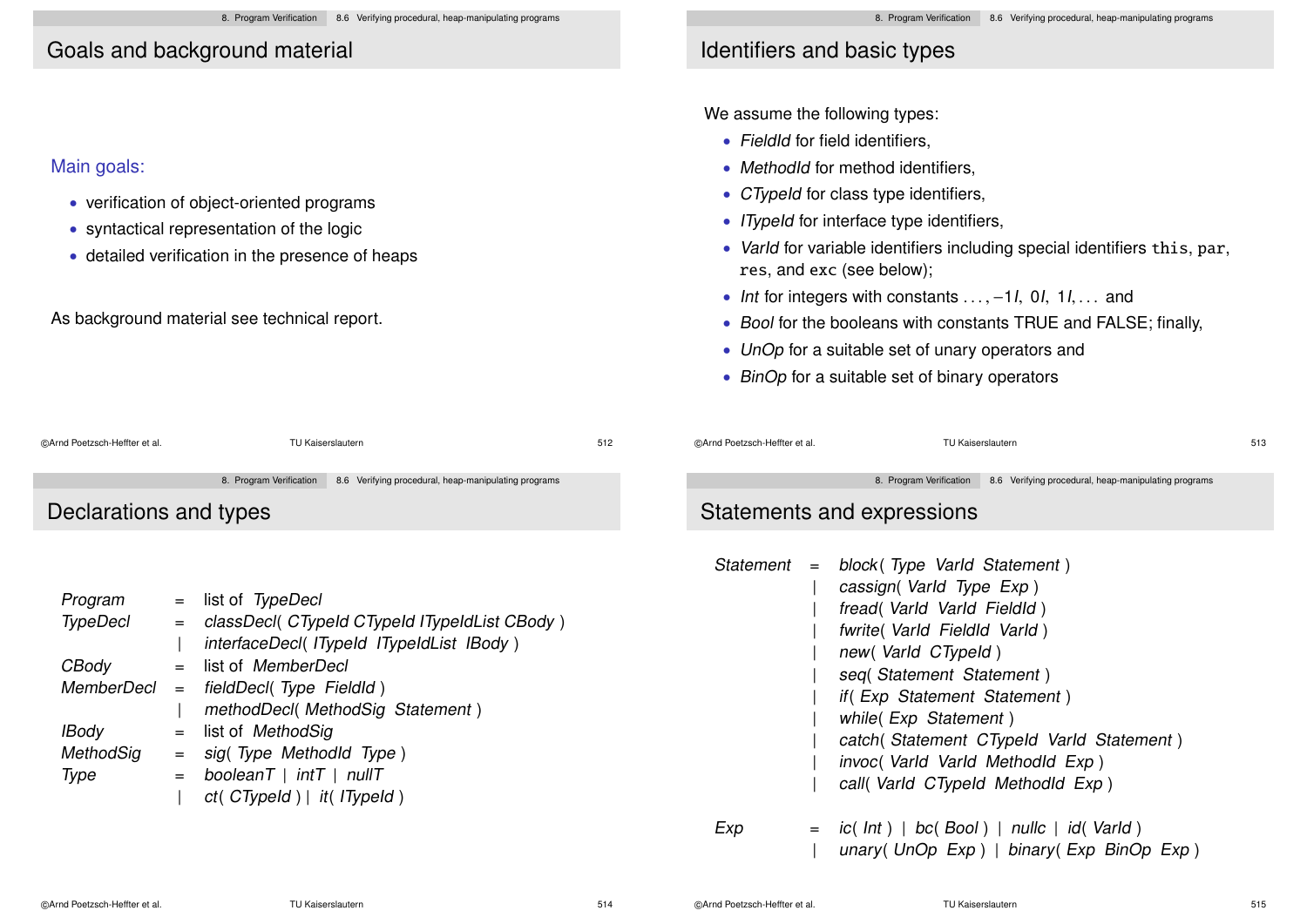# Context conditions

Context conditions of Java-KE:

NullPExc

• the context conditions of Java

# Subtype relation, identifiers for dynamic entities, values

In the following, we assume that a Java-KE program Π is given

 $\prec$ : Type  $\times$  Type  $\rightarrow$  Bool

We assume the types:

- ObjId for object identifiers
- InstVar for instance variables

| Value | $=$ | $b($ Bool $)$ |
|-------|-----|---------------|
|       |     | $i($ Int $)$  |

| null

ref( CTypeId ObjId)

| @Arnd Poetzsch-Heffter et al. | TU Kaiserslautern                                                            | 516 | ©Arnd Poetzsch-Heffter et al. | TU Kaiserslautern                                                            | 517 |
|-------------------------------|------------------------------------------------------------------------------|-----|-------------------------------|------------------------------------------------------------------------------|-----|
|                               | 8. Program Verification 8.6 Verifying procedural, heap-manipulating programs |     |                               | 8. Program Verification 8.6 Verifying procedural, heap-manipulating programs |     |
| Notations and program parts   |                                                                              |     | Helper functions              |                                                                              |     |

In formulas, we write:

• true and false instead of  $b(TRUE)$  and  $b(FALSE)$ 

• every Java-KE program contains classes Object, CastExc and

•  $-1$ , 0, 1 instead of  $i(-11)$ ,  $i(01)$ ,  $i(11)$ 

We assume the types:

- DeclMethId for all method declarations in Π, denoted by strings of the form cid@mid with cid in CTypeId and mid ∈ MethodId
- VirtMethId for the so-called virtual methods, denoted by tid:mid, if mid is is a method of tid
- StmtOcc the type of all statement occurrences in Π
- ProgPart = DeclMethId ∪ VirtMethId∪ StmtOcc

| vis    | : ProgPart                | $\rightarrow 2^{\text{VarId}}$ |
|--------|---------------------------|--------------------------------|
| $\tau$ | : Value                   | $\rightarrow$ Type             |
| init   | : Type                    | $\rightarrow$ Value            |
| styp   | : InstVar                 | $\rightarrow$ Type             |
| styp   | : Varld $\times$ ProgPart | $\rightarrow$ Type             |
| rtyp   | : ProgPart                | $\rightarrow$ Type             |
| defdm  | : Type $\times$ Methodld  | $\rightarrow$ Bool             |
| dm     | : Type $\times$ Methodld  | $\rightarrow$ DeclMethia       |
| defvm  | : Type $\times$ Methodld  | $\rightarrow$ Bool             |
| vm     | : Type $\times$ MethodId  | $\rightarrow$ VirtMethId       |
| body   | : DeclMethId              | $\rightarrow$ StmtOcc          |
|        | : Value $\times$ FieldId  | $\rightarrow$ InstVar          |
|        |                           |                                |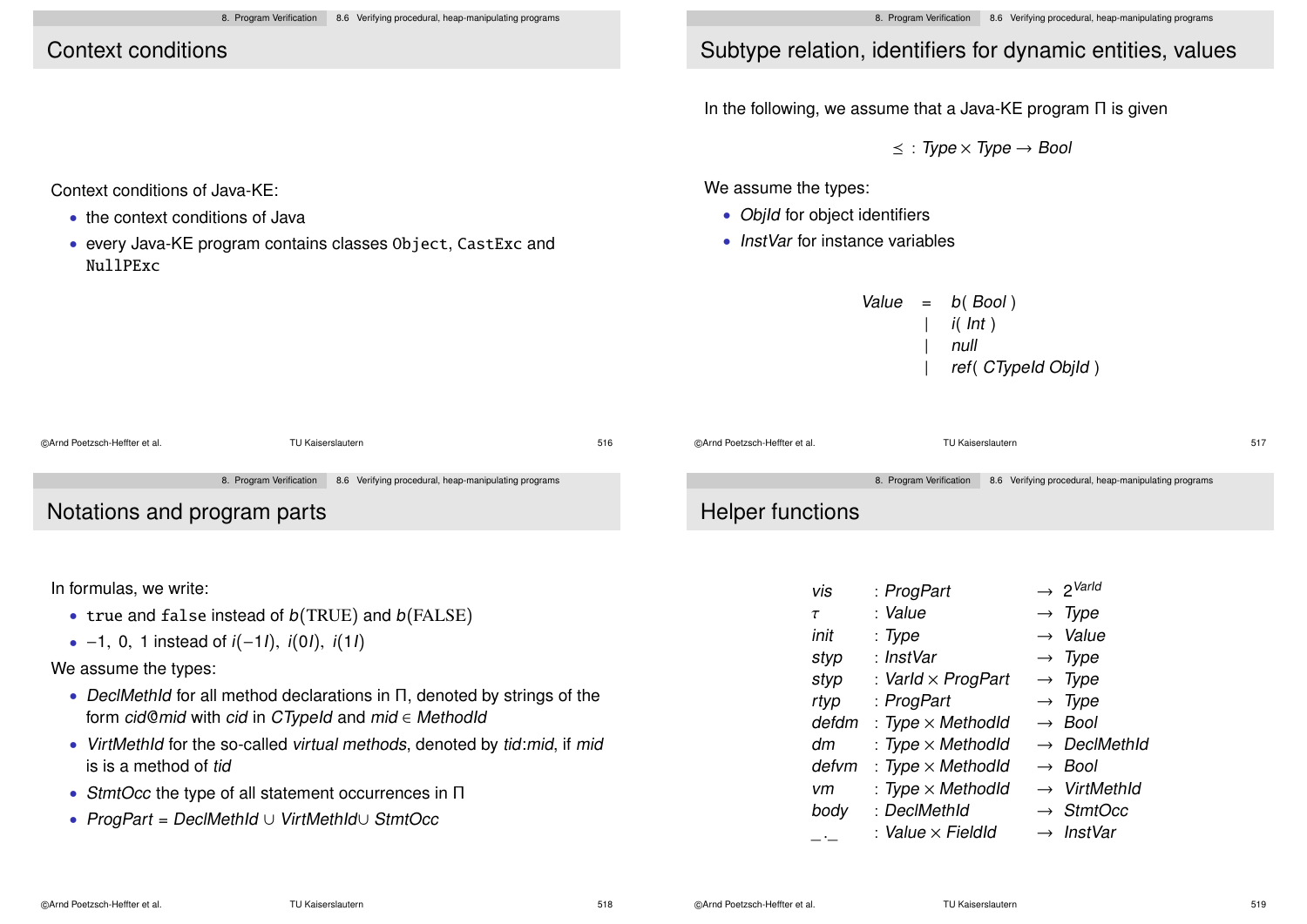#### 8. Program Verification 8.6 Verifying procedural, heap-manipulating programs

### Object store

Formalization of the object store (or heap):

- $($   $)$  : Store  $\times$  InstVar  $\rightarrow$  Value where OS(x,f) yields the value of instance variable x.f in state OS of the object store.
- $\langle := \rangle$ : Store  $\times$  InstVar  $\times$  Value  $\rightarrow$  Store where OS $\langle x.f := v \rangle$ vields the state of the object store after updating  $x.f$  in  $OS$  by  $v.$
- $\langle \rangle$ : Store  $\times$  CTypeId  $\rightarrow$  Store where OS(TID) yields the state of the object store after allocating a new object of type ct(TID).
- new : Store  $\times$  CTypeId  $\rightarrow$  Value where new(OS, TID) yields the object of type ct(TID) that has been allocated last in OS.
- alive : Value  $\times$  Store  $\rightarrow$  Bool where alive(x, OS) yields true iff x is an allocated object or a constant value.

### **States**

In Java-KE, we model states as pairs:

State =  $(Variable \rightarrow Value) \times (\{\$\} \rightarrow Store)$ 

Explanations:

- $\frac{1}{2}$  is a global variable of type Store
- Applications:  $S(v)$  for  $v \in \text{Variable and } S(\$\)$  otherwise
- Updates:  $S[v := E]$  and  $S[\$ := E]$
- Lifting: If  $e \in Exp$ , we write  $S(e)$  for the evaluation of e in S

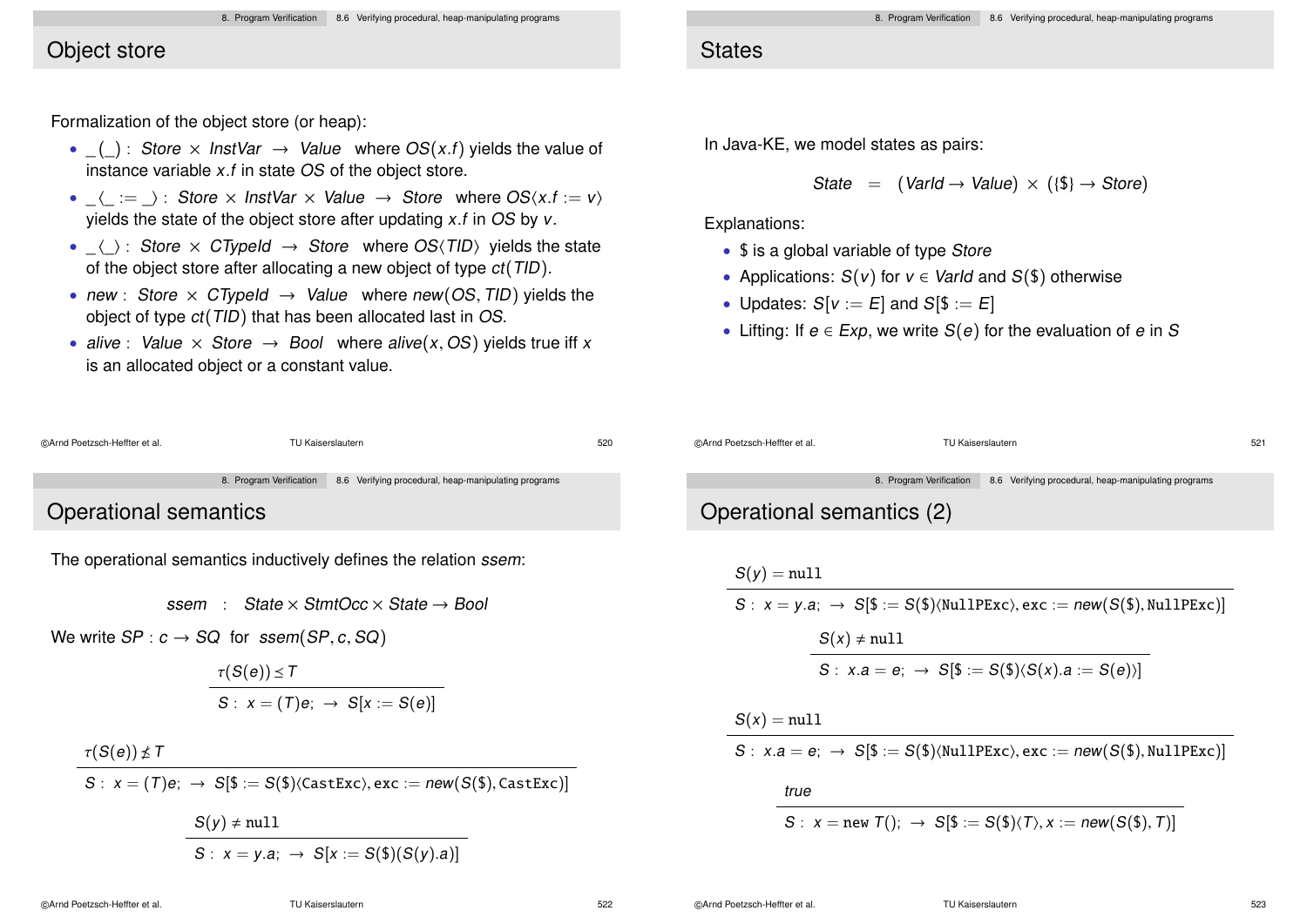### Operational semantics (3)

 $S : S_1$ 

| $S: s_1 \rightarrow SQ$ , $SQ(exc) = null$ , $SQ: s_2 \rightarrow SR$ |
|-----------------------------------------------------------------------|
| $S: s_1 s_2 \rightarrow SR$                                           |
| $S: s_1 \rightarrow SQ$ , $SQ(exc) \neq null$                         |
| $S: s_1 s_2 \rightarrow SQ$                                           |
| $S(e)$ = true, $S: s_1 \rightarrow SQ$                                |
| S: if $(e)$ { $s_1$ }else{ $s_2$ } $\rightarrow$ SQ                   |
|                                                                       |

# Operational semantics (4)

$$
S(e) = false
$$
\n
$$
S : \text{while}(e)(s) \rightarrow S
$$
\n
$$
S(e) = \text{true}, S : s \rightarrow SQ, \, SQ(\text{exc}) = \text{null}, \, SG : \, \text{while}(e)(s) \rightarrow SR
$$
\n
$$
S(e) = \text{true}, S : s \rightarrow SQ, \, SQ(\text{exc}) \neq \text{null}
$$
\n
$$
S : \text{while}(e)(s) \rightarrow SQ
$$
\n
$$
S[v := \text{init}(T)] : s \rightarrow SQ
$$
\n
$$
S : \{ T v; s \} \rightarrow SQ
$$

| ©Arnd Poetzsch-Heffter et al. |                                            | TU Kaiserslautern                                        | 524 |
|-------------------------------|--------------------------------------------|----------------------------------------------------------|-----|
|                               | 8. Program Verification                    | 8.6 Verifying procedural, heap-manipulating programs     |     |
| Operational semantics (5)     |                                            |                                                          |     |
|                               |                                            |                                                          |     |
|                               |                                            |                                                          |     |
|                               | $S: s_0 \rightarrow SQ$ , $SQ(exc) = null$ |                                                          |     |
|                               |                                            | S: try{ $s_0$ } catch( $T v$ ){ $s_1$ } $\rightarrow$ SQ |     |

 $S(e) = false$ ,  $S : s_2 \rightarrow SQ$  $S: \text{if } (e) \{s_1\} \text{else} \{s_2\} \rightarrow \text{SQ}$ 

| S: $s_0 \rightarrow SQ$ , $SQ(exc) \neq null$ , $\tau(SQ(exc)) \nleq T$                                                          |  |  |
|----------------------------------------------------------------------------------------------------------------------------------|--|--|
| S: try{ $s_0$ } catch(T v){ $s_1$ } $\rightarrow$ SQ                                                                             |  |  |
| $S: s_0 \rightarrow SQ$ , $SQ(exc) \neq null$ , $\tau(SQ(exc)) \leq T$ ,<br>$SQ[v := SQ(exc), exc := null] : s_1 \rightarrow SR$ |  |  |

S: try{ $S_0$ } catch(T v){ $S_1$ }  $\rightarrow$  SR

©Arnd Poetzsch-Heffter et al. TU Kaiserslautern 525

8. Program Verification 8.6 Verifying procedural, heap-manipulating programs

# Operational semantics (6)

| $S(y) \neq \text{null}, \tau(S(y)) \leq \text{styp}(y, "x = y.m(e);"), DM = dm(\tau(S(y)), m),$<br>$S[{\text{this}} := S(y), {\text{par}} := S(e), {\text{res}} := \text{init}(\text{rtyp}(\text{DMI}))$ : body(DMI) $\rightarrow$ SQ |
|---------------------------------------------------------------------------------------------------------------------------------------------------------------------------------------------------------------------------------------|
| $S: x = y.m(e); \rightarrow S[x := SQ(res), \$ := SQ(\$), exc := SQ(exc)]$                                                                                                                                                            |

 $S(y) = null$ 

 $S: x = y.m(e); \rightarrow S[\$ := S(\$)\langle \text{NullPExc}\rangle, \text{exc} := new(S(\$), \text{NullPExc})]$ 

 $S[par := S(e), res := init(rtyp(T@m))]$ : body $(T@m) \rightarrow SQ$  $S: x = super_T.m(e); \rightarrow S[x := SQ(res), $S := SQ($), exc := SQ(exc)]$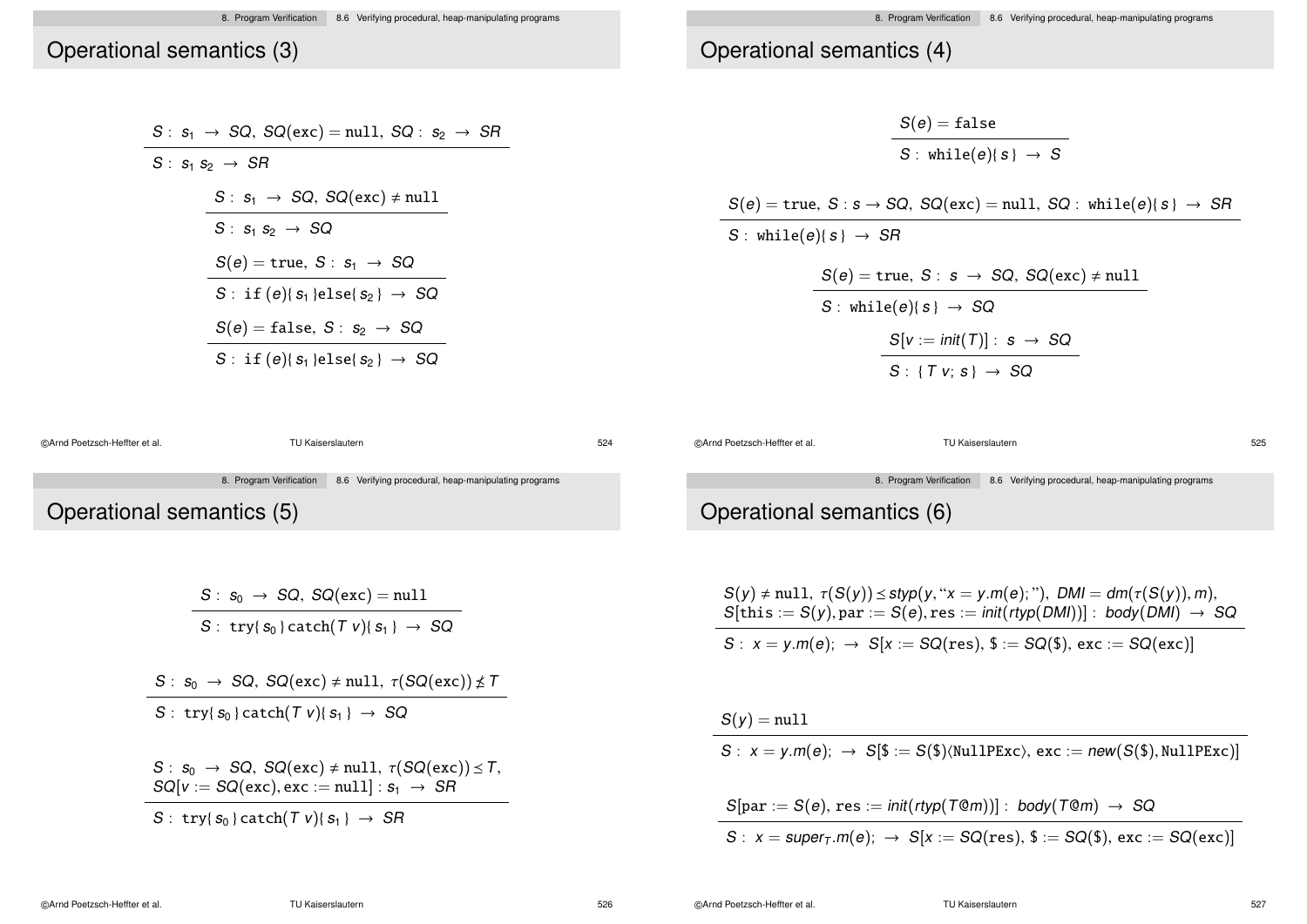## Semantics for program parts

|  | wts : Store $\rightarrow$ Bool<br>wts(OS) $\Leftrightarrow$ VInstVar IV : $\tau(OS(IV)) \leq \text{styp}(IV)$                                                                                          |
|--|--------------------------------------------------------------------------------------------------------------------------------------------------------------------------------------------------------|
|  | wt: State $\times$ ProgPart $\rightarrow$ Bool<br>$wt(S, pp) \Leftrightarrow S(this) \neq null \wedge wts(S(\$)) \wedge$<br>$\forall$ Varld V: $V \in vis(pp) \Rightarrow \tau(S(V)) \leq styp(V, pp)$ |
|  | wtp: State $\times$ ProgPart $\rightarrow$ Bool<br>$\mathsf{wtp}(S, \mathsf{pp}) \quad \Leftrightarrow \quad \mathsf{wt}(S, \mathsf{pp}) \land S(\mathsf{exc}) = \texttt{null}$                        |
|  | wtr: State $\times$ ProgPart $\rightarrow$ Bool                                                                                                                                                        |

 $\mathsf{wtr}(S, pp) \quad \Leftrightarrow \quad \mathsf{wt}(S, pp) \ \wedge \ \tau(S(\mathtt{res})) \preceq \mathsf{rtyp}(pp)$ 

sem : State  $\times$  ProgPart  $\times$  State  $\rightarrow$  Bool  $sem(S, c, SQ)$   $\Leftrightarrow$   $wtp(S, c) \wedge ssem(S, c, SQ)$ sem(S, T@m, SQ)  $\Leftrightarrow$  wtp(S, T@m) ∧  $sem(S[res := init(rtyp(T@m))], body(T@m), SQ)$  $sem(S, T:m, SQ)$   $\Leftrightarrow$   $wtp(S, T:m) \wedge defdm(\tau(S(this)), m) \wedge$  $sem(S, dm(\tau(S(this)), m), SQ)$ 



©Arnd Poetzsch-Heffter et al. TU Kaiserslautern 531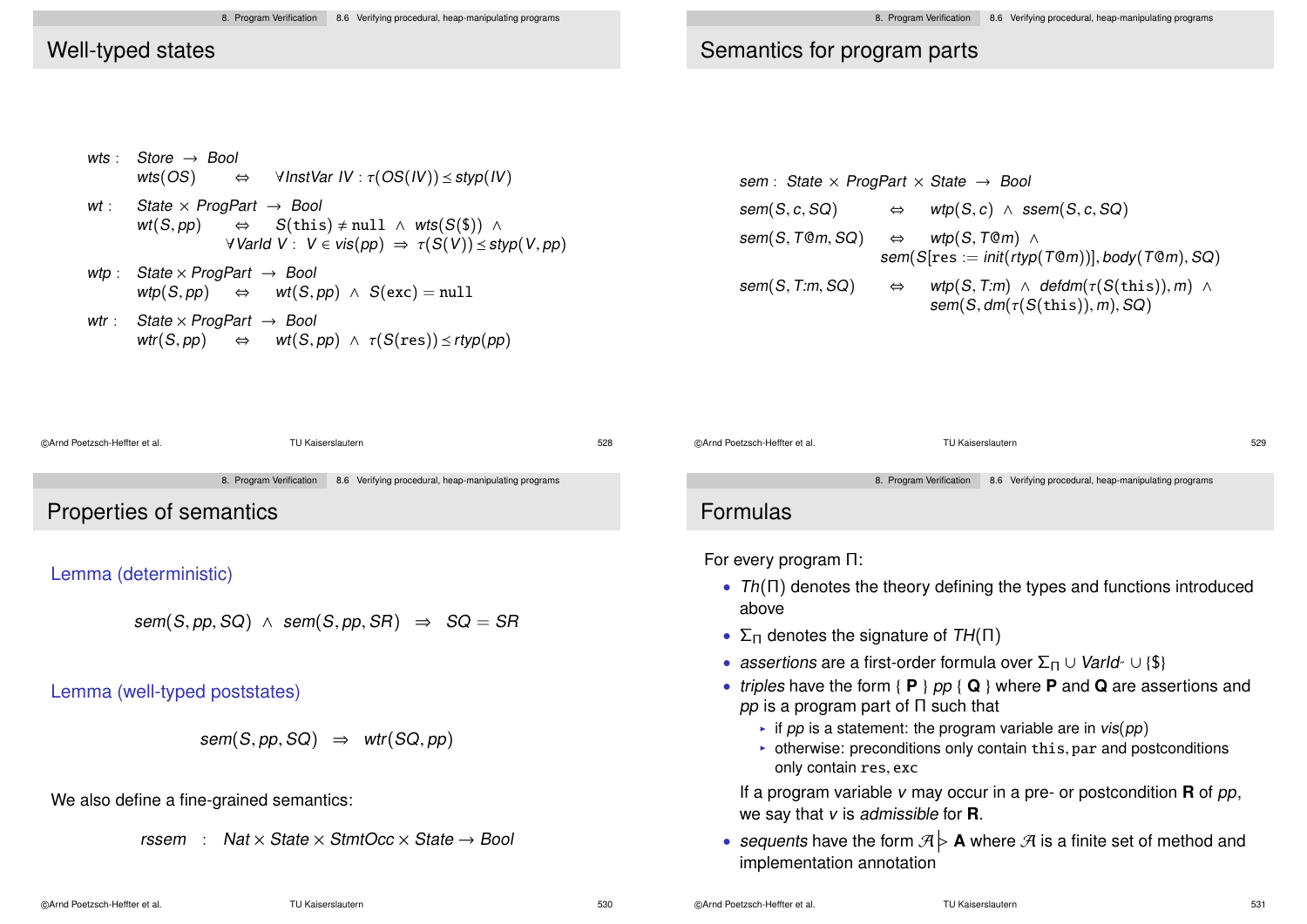# **Validity**

Let F be a formula or term and S be a state.

F[S] denotes the formula or term in which each occurrence of a program variable  $v$  is substituted by  $\mathcal{S}(v')$ ; similar for \$. Validity of triples:

 ${P}pp{Q} \equiv_{def} UC(\forall S, SQ : P[S] \land rsem(N, S, pp, SQ) \Rightarrow Q[SQ])$ 

where N is a logical variable not occurring free in **P** or **Q** and UC denotes the universal closure over all logical variables except N. Validity of sequents

$$
\{ \textbf{P}_1\} m_1 \{ \textbf{Q}_1\}, \ldots \n\triangleright \{ \textbf{P}\} c \{ \textbf{Q}\} \ \equiv_{def} \ \forall N: \{ \textbf{P}_1\} \ m_1 \{ \textbf{Q}_1\} \ \wedge \ \ldots \Rightarrow \{ \textbf{P}\} c \{ \textbf{Q}\}
$$

©Arnd Poetzsch-Heffter et al. TU Kaiserslautern 532

8. Program Verification 8.6 Verifying procedural, heap-manipulating programs Rules (2)

**new-axiom:**

 $\varphi$  { **P**[new(\$, T)/x, \$\(T)/\$] } x = new T(); { **P** }

**seq-rule:**

 $\mathcal{A}$   $\triangleright$  { **P** } s<sub>1</sub> { (exc  $\neq$  null ∧ **Q**)  $\vee$  (exc = null ∧ **R**) }  $\mathcal{A}$   $\triangleright$  { **R** } s<sub>2</sub> { **Q** }

 $\mathcal{A} \not\models \{\mathsf{P}\}\$  s<sub>1</sub> s<sub>2</sub> { **Q** }

#### **if-rule:**

$$
\mathcal{A} \triangleright \{ e = \text{true} \land P \} s_1 \{ Q \}
$$

$$
\mathcal{A} \triangleright \{ e = \text{false} \land P \} s_2 \{ Q \}
$$

$$
\mathcal{A} \triangleright \{ P \} \text{if}(e) \{ s_1 \} \text{else} \{ s_2 \} \{ Q \}
$$

### **while-rule:**

 $\mathcal{A} \triangleright$  {  $e = \text{true} \wedge \mathbf{I}$  }  $s \{ \mathbf{I} \}$ 

 $\mathcal{A} \models \{\mathsf{I}\}\$  while $(e)\$ (s) {  $(exc \neq null \ \lor \ e = false) \ \land \ \mathsf{I}\}$ 

### Rules

In the following  $\mathcal{A}$  stands for a set of assumptions and **P**, **Q**, **R** are formulas adhering to the restrictions of the corresponding triple

### **cast-axiom:**

$$
\left. \begin{array}{l} \left( \begin{array}{c} \tau(e) \leq T \ \land \ \mathsf{P}[e/x] \end{array} \right) \ \lor \\ \left( \begin{array}{c} \tau(e) \leq T \ \land \ \mathsf{P}[\$(castExc)/$$, new ($\$, CastExc)/$exc]} \end{array} \right) \ x = (T)e; \ \{ \ \mathsf{P} \} \end{array} \right.
$$

### **field-read-axiom:**

$$
\left\{\n \begin{array}{l}\n (y \neq \text{null} \land P[\$(y.a)/x]) \lor \\
 (y = \text{null} \land P[\$(\text{NullPExc})/\$, \text{new}(\$(\text{NullPExc})/\text{exc}])\n \end{array}\n \right\}\n x = y.a; \{\text{P}\}
$$

### **field-write-axiom:**

$$
\left\{\n \begin{array}{l}\n (x \neq \text{null} \land P[\$(x.a := e)/\$]) \lor \\
 (x = \text{null} \land P[\$(\text{NullPExc})/\$, \text{new}(\$(\text{NullPExc})/\text{exc}])\n \end{array}\n \right\}\n x.a = e; \{P\}
$$

©Arnd Poetzsch-Heffter et al. TU Kaiserslautern 533

8. Program Verification 8.6 Verifying procedural, heap-manipulating programs

Rules (3)



 $\mathcal{A}$   $\triangleright$  { **P** } try{s<sub>0</sub>}catch(T *v*){s<sub>1</sub>} { **Q** }

#### **block-rule:**

$$
\mathcal{A} \triangleright \{ P \land v = init(T) \} s \{ Q \}
$$

$$
\mathcal{A} \triangleright \{ P \} \{ T v; s \} \{ Q \}
$$

The triple in the conclusion is only correctly formed if **P** and **Q** do not contain v (v cannot be visible outside the block statement in Java).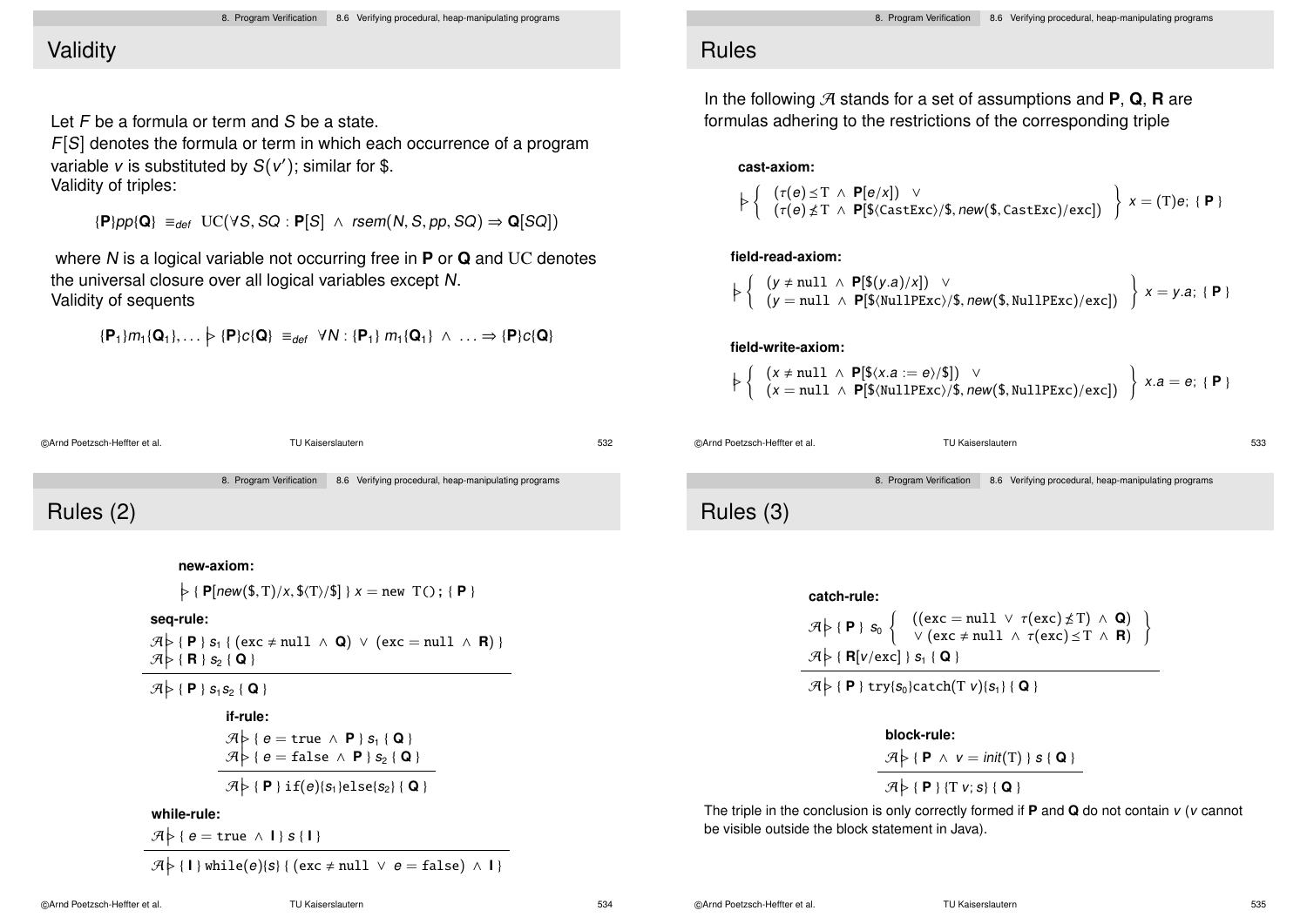# Rules (4)

#### **invoc-exc:**

 $\frac{1}{2}$  { y = null  $\land$  **Q**[\$ $\frac{N}{2}$ (NullPExc)/\$, new(\$, NullPExc)/exc] } x = y.m(e); { **Q** }

### **invoc-rule:**

 $\mathcal{A}$   $\}$  { **P** } vm(styp(y', " $x = y.m(e)$ ;"), m) { **Q** }

 $\mathcal{A} \models \{ y \neq \text{null} \land \mathsf{P}[y/\text{this}, e/\text{par}] \} \mathsf{x} = y.m(e); \{ \mathsf{Q}[x/\text{res}] \}$ 

**invoc-var-rule:**

$$
\mathcal{A} \models \{ \mathbf{P} \} \ x = y.m(e); \ \{ \mathbf{Q} \}
$$

$$
\mathcal{A} \models \{ \mathbf{P}[w/Z] \} \ x = y.m(e); \ \{ \mathbf{Q}[w/Z] \}
$$

where  $Z$  is a logical variable and w program variable different from  $x$  and exc

| @Arnd Poetzsch-Heffter et al. | TU Kaiserslautern | 536 |
|-------------------------------|-------------------|-----|
|                               |                   |     |

8. Program Verification 8.6 Verifying procedural, heap-manipulating programs

# Rules (6)

The proof technique for virtual methods is based on the formalization of the subtype relation and two rules:

$$
S \leq T \iff (S = T \vee S \leq T_1 \vee \cdots \vee S \leq T_n)
$$

where  $T_1, \ldots, T_n$  are the subtypes of T

**class-rule:** defdm(T, m)  $\mathcal{A} \geq \{ \tau(\text{this}) = T \land P \} \, dm(T, m) \{ Q \}$  $\mathcal{A}$   $\triangleright$  {  $\tau$ (this) = T  $\land$  **P** } T:m { **Q** }

**subtype-rule:**

$$
\frac{S \prec T}{\mathcal{A} \models \{P\} \; S:m\{\,Q\,\}}\n \quad \mathcal{A} \models \{\tau(\text{this}) \leq S \;\land\; P\} \; T:m\{\,Q\,\}}
$$

# Rules (5)

| call-rule:                                                                                               |
|----------------------------------------------------------------------------------------------------------|
| $\mathcal{A} \triangleright \{\mathsf{P}\}\top \mathsf{Q}m\{\mathsf{Q}\}\$                               |
| $\mathcal{A} \triangleright \{ \mathsf{P}[e/par] \}$ x = super <sub>T</sub> .m(e); { $\mathsf{Q}[x/res]$ |

**call-var-rule:**

 $\mathcal{A} \triangleright \{\mathsf{P}\}\ x = \text{super}_\tau.m(e); \{\mathsf{Q}\}\$ 

 $\mathcal{A}$   $\triangleright$  { **P**[w/Z] }  $x = super_T.m(e);$  { **Q**[w/Z] }

where  $Z$  is a logical variable and  $w$  a program variable different from  $x$  and exc.

**impl-rule:**  $\mathcal{A}, \{\ \mathsf{P}\ \}$  T@m { **Q** }  $\}$  { **P**  $\land$  res = init(rtyp(T@m)) } body(T@m) { **Q** }  $\mathcal{A} \models \{\mathbf{P}\}\top$ @m $\{\mathbf{Q}\}\$ 

©Arnd Poetzsch-Heffter et al. TU Kaiserslautern 537

8. Program Verification 8.6 Verifying procedural, heap-manipulating programs

# Rules (7)

In the following:

- **A** stands for syntactically correct method or implementation annotations
- Y and Z denote distinct logical variables of the same type
- *pp* denotes program parts

| assumpt-axiom:                                                      | false-axiom:                                                                                                                            |
|---------------------------------------------------------------------|-----------------------------------------------------------------------------------------------------------------------------------------|
| $A \triangleright A$                                                | $\triangleright$ { FALSE } pp { FALSE }                                                                                                 |
| assumpt-intro-rule:<br>$\mathcal{A} \models A$                      | assumpt-elim-rule:<br>$\begin{array}{c}\n\mathcal{A} \models \mathbf{A}_0 \\ \mathcal{A}, \mathbf{A}_0 \models \mathbf{A}\n\end{array}$ |
| $\mathcal{A}, \mathsf{A}_0 \triangleright \mathsf{A}$               | $\mathcal{A} \triangleright A$                                                                                                          |
| disjunct-rule:                                                      | ex-rule:                                                                                                                                |
| $\mathcal{A}$ {P1 } pp {Q1 }<br>$\mathcal{A}$ {P2 } pp {Q2 }        | $\mathcal{A} \triangleright \{\mathsf{P}\}\$ pp { Q[Y/Z] }                                                                              |
| $\mathcal{A}$ $\triangleright$ { P1 $\vee$ P2 } pp { Q1 $\vee$ Q2 } | $\mathcal{A} \models \{\exists Z : \mathsf{P} \}$ pp { Q[Y/Z] }                                                                         |